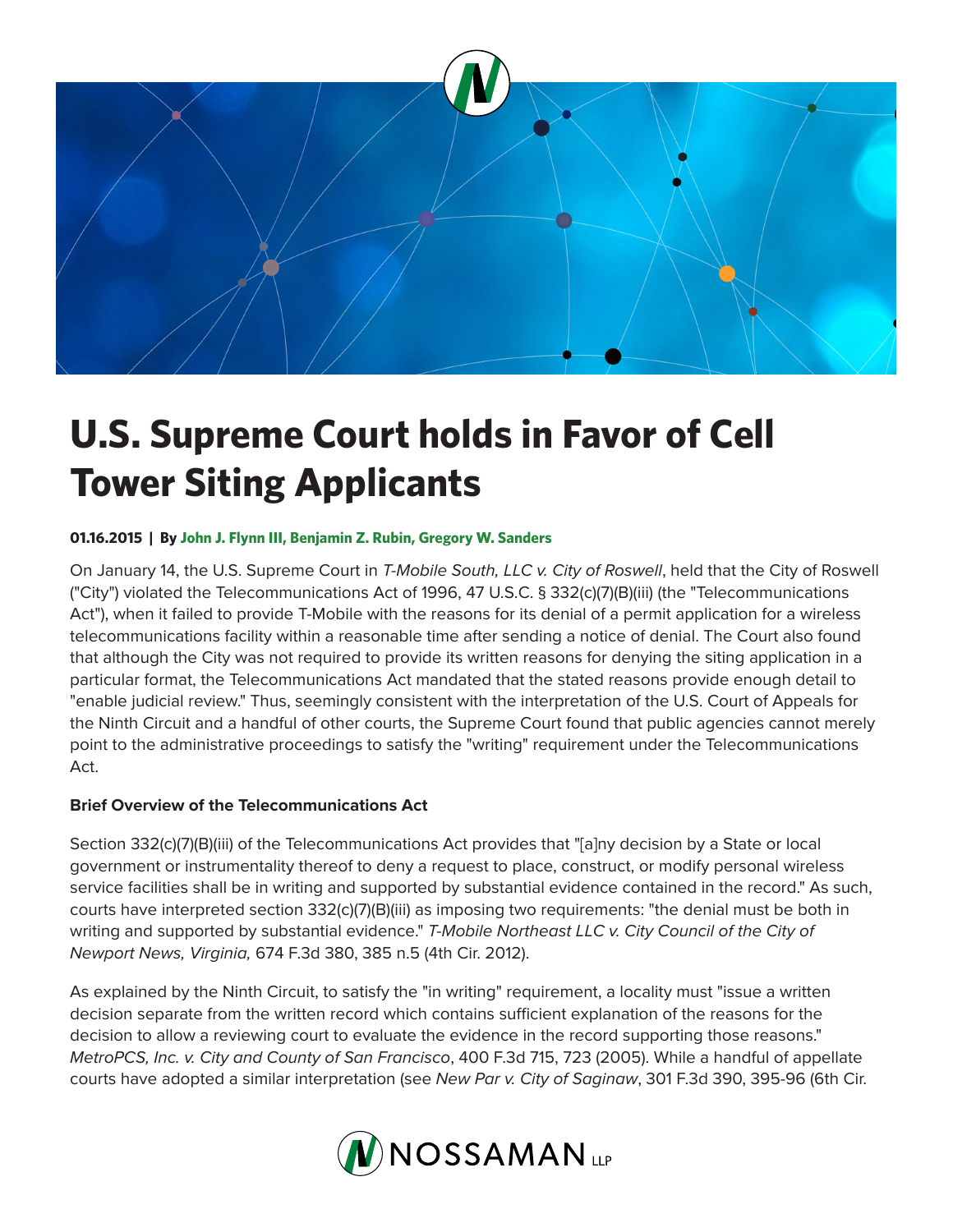2002); *Sw. Bell Mobile Sys. v. Todd*, 244 F.3d 51, 60 (1st Cir. 2001)), a number of other courts have held that the stamping of the word "denied" on a zoning application, without any statement of reasons for the decision, satisfies the "in writing" requirement. *E.g., AT&T Wireless PCS, Inc. v. City Council*, 155 F.3d 423, 429 (4th Cir. 1998).

# **Relevant Facts and Procedural History**

In 2010, T-Mobile submitted an application to build a cell phone tower on a vacant residential property. During the hearing on the application, several City Council members expressed concerns about the tower's aesthetic compatibility and impact on the surrounding area. Subsequently, the Council voted unanimously to deny the application. Two days later, the City informed T-Mobile by letter that the application was denied and that minutes from the hearing would be made available to T-Mobile. The detailed minutes of the hearing were published and delivered 26 days later.

T-Mobile filed suit in federal court, alleging that the City Council's denial was not supported by substantial evidence in the record. The District Court agreed, concluding that the City had violated the Telecommunications Act when it failed to issue a written decision that stated the reasons for the denial. The Eleventh Circuit reversed, concluding that "to the extent that the decision must contain grounds or reasons or explanations, it is sufficient if those are contained in a different written document or documents that the applicant is given or has access to." The Eleventh Circuit found that because the denial letter stated that the application had been denied, and informed T-Mobile that it could obtain access to the minutes of the hearing, the City had met its requirements.

# **The Supreme Court's Reversal**

As to the first issue, whether the Telecommunications Act requires government agencies to provide the basis for the denial of a cell tower siting application, the Court answered in the affirmative. The Court explained that in order to determine whether a denial is supported by substantial evidence, the Court must be able to determine the reasons for the denial of an application. And, a writing stating the reasons is not only "commonsensical" given this reality, but the statutory text and structure of the Telecommunications Act supports the imposition of such a requirement. The Court also stressed, however, that the grounds need not be elaborate or sophisticated but must be merely clear enough to enable judicial review.

As to the second issue, whether the reasons for the denial of the application must appear in the same writing that conveys the government agency's decision of denial, the Court answered in the negative. The Court did note, however, that "[a]lthough the statute does not require a locality to provide its written reasons in any particular format, and although a locality may rely on detailed meeting minutes as it did here, we agree with the Solicitor General that 'the local government may be better served by including a separate statement containing its reasons.'"

As to the issue of timing, the Court, focusing on the fact that the Telecommunications Act provides a short 30-day statute of limitations for challenging a denial, concluded that "[b]ecause an entity may not be able to make a considered decision whether to seek judicial review without knowing the reasons for the denial of its application, and because a court cannot review the denial without knowing the locality's reasons, the locality must provide or make available its written reasons at essentially the same time as it communicates its denial." The Court did not provide explicit parameters for determining what would be considered "essentially the same time."